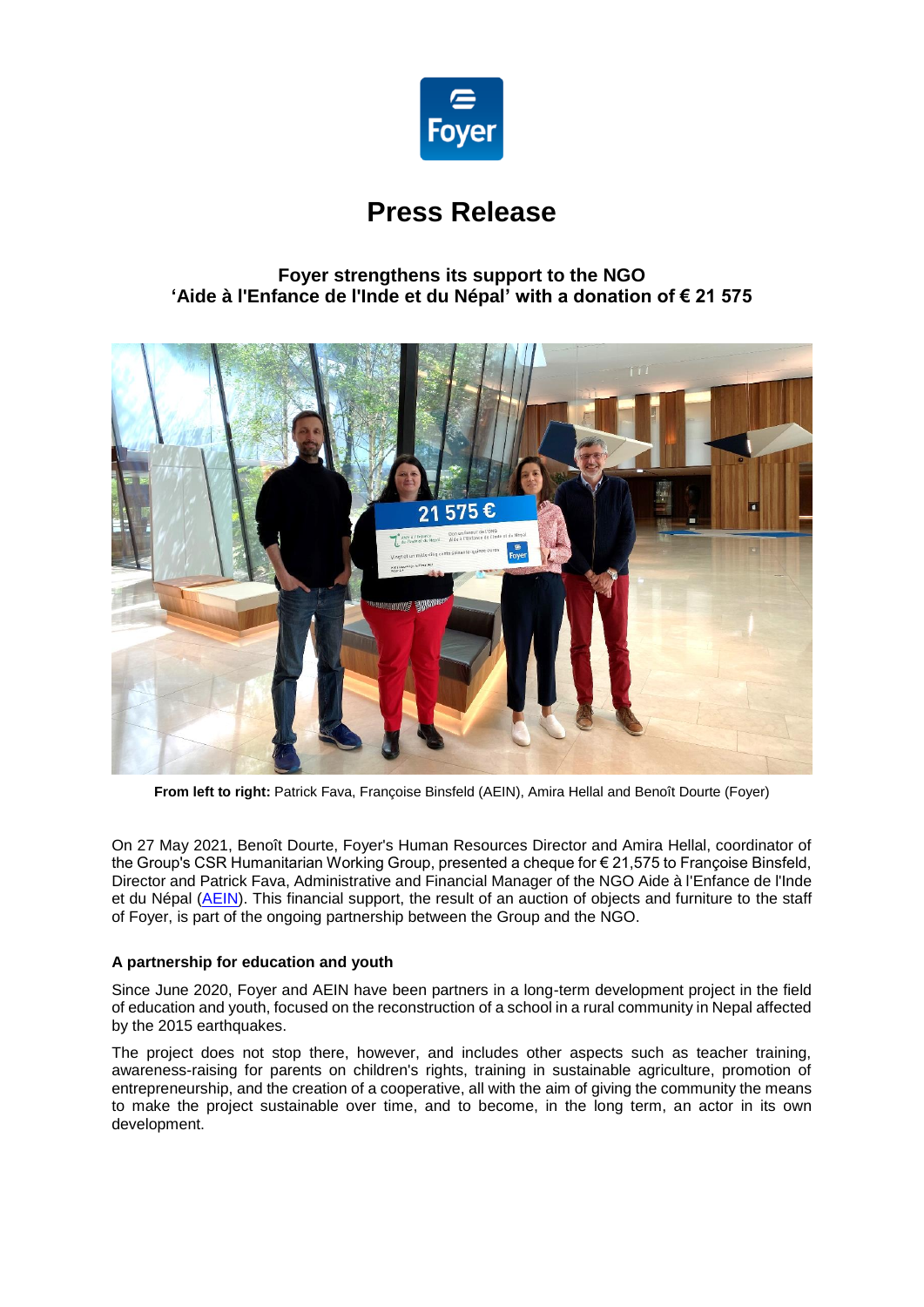In addition to its own resources, AEIN has received financial support from the Luxembourg Ministry of Foreign and European Affairs (MAEE) since 2005, through the means of an "accord cadre". On 3 February 2021, AEIN renewed its cooperation agreement with the MAEE and once again benefits from the Ministry's co-financing of up to 80% for its projects in Nepal. This is an undeniable advantage for carrying out its projects and empowering the most vulnerable social groups in rural communities in Nepal.

### **A meaningful project**

In search of a meaningful humanitarian project as part of its CSR strategy, Foyer was seduced by AEIN's programme and enthusiasm. This is how the partnership was born, initially based on support in the form of skills sponsorship made available to the NGO by Foyer employees. Then, to go one step further and involve all employees in the partnership, Foyer has also set up a micro-donation system on salaries, the Payroll Giving<sup>1</sup>, allowing voluntary employees to make a monthly micro-donation of their salary to the partner NGO, member of the Payroll Giving Luxembourg Consortium. This new donation completes these actions, with a view to a long-term partnership between the financial Group and the NGO.

#### *Benoît Dourte, Human Resources Director of Foyer Group:*



*Payroll Giving is one of the best practices of the INDR's ESR Guide, which guides companies in terms of Corporate Social Responsibility. A responsible and supportive approach that corresponds well to our corporate values.*

*Especially in this exceptional health period, Foyer Group is delighted to participate in this project alongside the NGO AEIN, by helping these underprivileged people, who have been very hard hit by the crisis.*

*Françoise Binsfeld, Director of Aide à l'Enfance de l'Inde et du Népal:*



*It is quite rare to receive this kind of help from a company like Foyer Group.*

*We hope that others will take up the example and trigger or facilitate the implementation of other projects and contribute to the objectives of sustainable development!*

> *(Photo credit: Fanny Krackenberger for [infogreen.lu](https://urldefense.com/v3/__http:/infogreen.lu__;!!ImnyJPo!545Tk6wp7qT5_8b55Ceaq8EhuX3_WF9VdC4jPT17F8HrMCPJOtqFSkV8kou1IfOuLj5N$) / 4x3 magazine)*



Leudelange, 17 June 2021

#### **Foyer Group** Press contact: Alice BODART e-mail[: presse@foyer.lu](mailto:presse@foyer.lu) Tel.: (+352) 437 43 3227

 $\overline{a}$ 

<sup>1</sup> Payroll Giving is a simple solution allowing employees and companies who wish to do so, to donate the rounding of their salaries to projects that are important to them. In 2015, the NGO Padem initiated "Payroll Giving Luxembourg". It imported this concept from Anglo-Saxon countries, and very quickly gave birth to the ["Payroll Giving Luxembourg"](http://payroll-giving.lu/) Consortium.